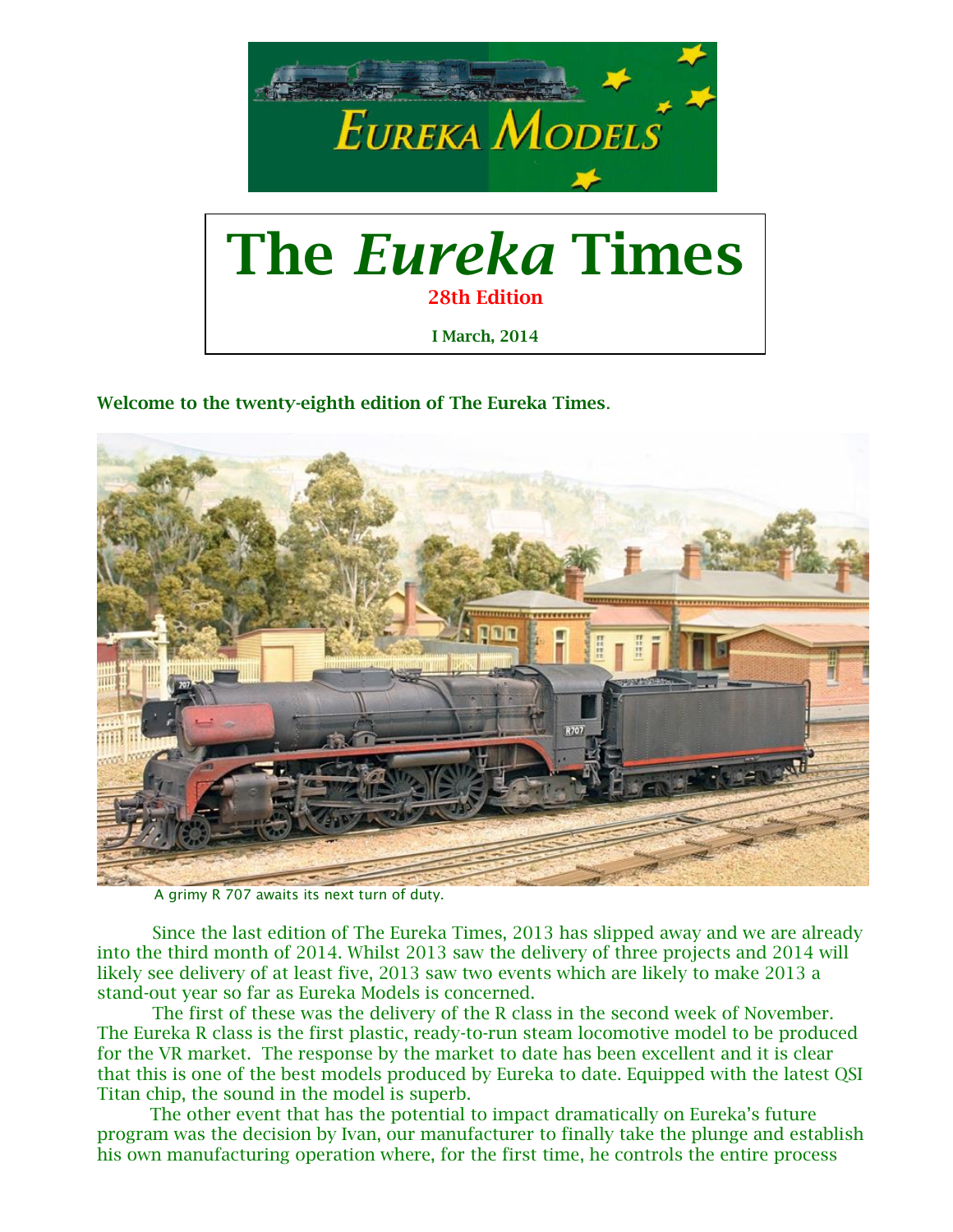from design drawings to final assembly. This shift is already producing dividends and once the new production facilities are fully bedded down major benefits will no doubt follow.

OK, let's have a look at what might be in store in 2014.

#### **[The R Class:](http://eurekamodels.com.au/R.html)**

On Monday the 11th of November 14 cubic metres of R class models were delivered in the pouring rain to the Eureka offices. Distribution started immediately and as at the end of February 95% of orders have been delivered. The remaining 5% of orders are being tracked down but anyone with an R class order still outstanding at the time that this newsletter is released should contact the Eureka office immediately to arrange delivery.

It is Eureka's policy to order enough of each model in the first run to keep stocks available for around two years before a re-run is necessary. This will not be the case with the R class as response to date suggests that stocks will be exhausted sometime in 2014. Stocks of some numbers are getting very low and R 761 with sound is now sold out with other numbers likely to be exhausted in the near future.

#### **The New Factory:**

Long term readers of this newsletter will be familiar with our relationship with Ivan who was appointed as our liaison engineer when we first contacted Sandakan way back in December, 2003 to commence the AD60 class and the 620/720s. Over the ensuing years we developed a very good working relationship with Ivan and we were very sorry when he decided to leave the Sandakan organisation. His departure, however, was a sign of things to come as delivery dates and other project matters started to deteriorate at Sandakan, culminating in the major departure of clients from the Sanda-kan organization in 2010.

After leaving Sanda-kan Ivan formed a working relationship with the Borka group and having kept in touch with the Eureka organisation, Ivan and the Borka organisation was the logical first stop when Eureka went looking for a new manufacturer. This relationship between Eureka on one hand and Ivan and Borka on the other produced some fine models in the [OT VR tank wagons,](http://eurekamodels.com.au/vr_twoil.html) the [NSWGR BCWs](http://eurekamodels.com.au/bcw.html) and [BSVs,](http://eurekamodels.com.au/bsv.html) and the [HUB sets.](http://eurekamodels.com.au/hub.html)

In August/September of 2013 Ivan for a variety for reasons took the momentous step of severing his ties with the Borka group to set up his own manufacturing facility. The result of this would be a facility which would allow Ivan to control the entire process from drawings to final assembly. The first project to come from the assembly line in the new facility was the [R class](http://eurekamodels.com.au/R.html) with the [GC open wagon](http://eurekamodels.com.au/gc_open.html) currently nearing completion. The stunning quality of the R class suggests that the new facility will not only continue Eureka's delivery of high quality items but the experience so far suggests that delivery dates will be considerably advanced.

The Eureka organisation has come a long way in the ten years last December since we first teamed up with Ivan and 2014 promises to be the most prolific year yet in this partnership.

#### **The 2014 Programme:**

There are currently eleven projects underway that have scheduled delivery dates in 2014/15 plus four re-runs with expected delivery dates in 2014/15. The re-runs are the [LCH/CCH four wheel coal hoppers,](http://eurekamodels.com.au/lch-cch-chg.html) the [620/720 two-car diesel sets,](http://eurekamodels.com.au/620.html) the [38 class](http://eurekamodels.com.au/C38.html) and a [second run of the R class.](http://eurekamodels.com.au/R.html) The eleven first run projects are the [40 class,](http://eurekamodels.com.au/40.html) the [GC/G wagons,](http://eurekamodels.com.au/gc_open.html) the [four-wheel RSH,](http://eurekamodels.com.au/rsh.html) the [VR O bogie open wagon,](http://eurekamodels.com.au/vr_e_sar_o_open.html) and [S bogie flat wagon,](http://eurekamodels.com.au/vr_s_flat.html) the [NT bogie oil](http://eurekamodels.com.au/ntaf.html)  [tanker,](http://eurekamodels.com.au/ntaf.html) the [NCR twelve-wheelers,](http://eurekamodels.com.au/NCR_set.html) the [50 class,](http://eurekamodels.com.au/D50.html) the [K class,](http://eurekamodels.com.au/kclass.html) the [59 class](http://eurekamodels.com.au/D59.html) and one item of as yet to be announced rolling-stock.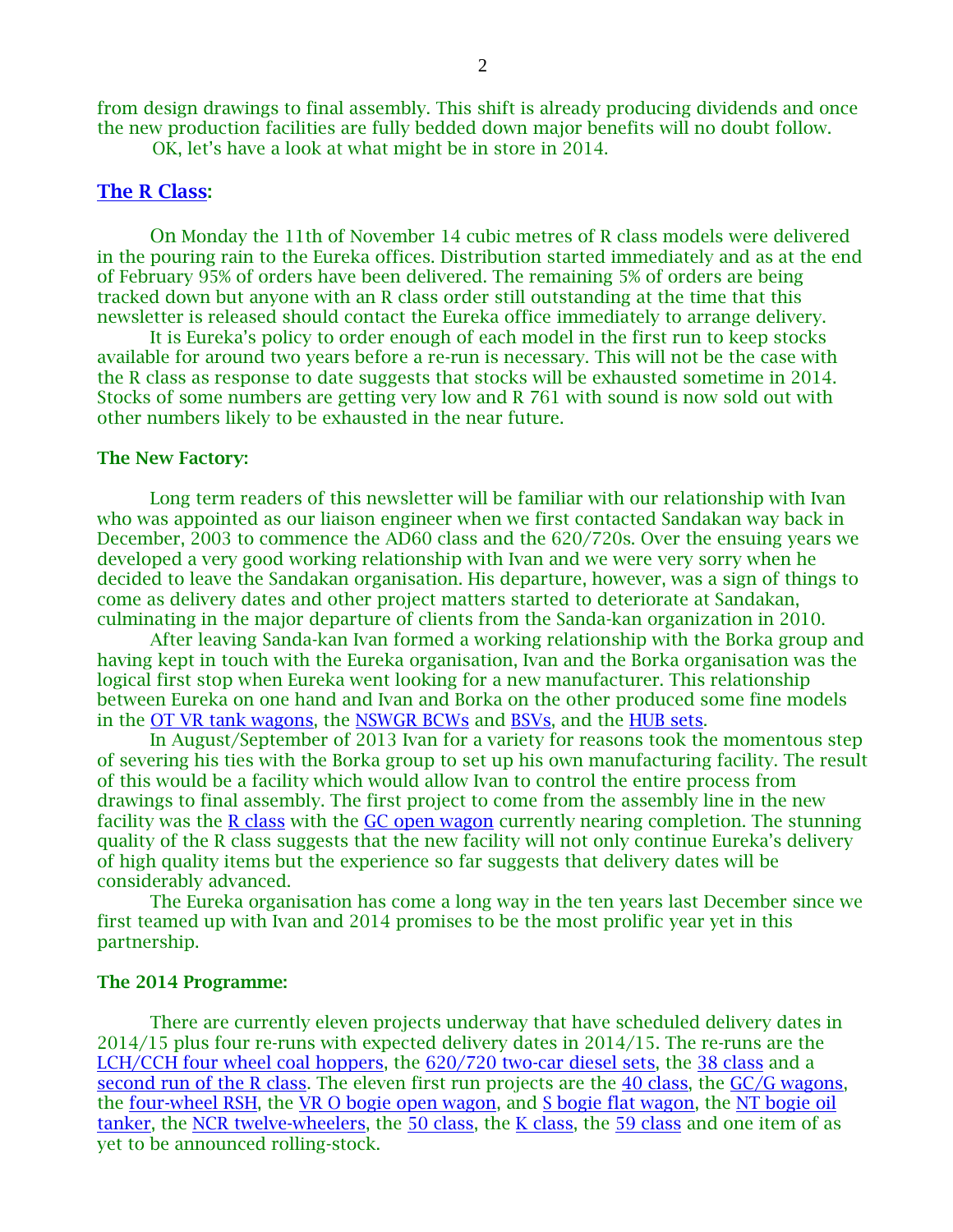# **[W44: Now for something to go behind those double Garratts:](http://eurekamodels.com.au/gc_open.html)**

The GC wagons are currently being assembled at the factory and they have advised that they expect to ship in late March.



Test shot of the GC in PTC Blue.

#### **[The 50 Class Standard Goods Engine:](http://eurekamodels.com.au/D50.html)**



Beyer Peacock superheated 5063 drifts through Borambil Creek.

QSI are currently preparing the sound files for the 50 class (and the K class) with approval of the sound scheduled for late March. The ASIC chips have already been manufactured and once the sound files are ready the boards incorporating the sound chips will be manufactured and forwarded to our factory. At the same time that the boards are being manufactured our factory will complete assembly of the engines. The target delivery date is September 2014.

As previously advised the first production run of the 50 class will involve a minimum size run. This will allow a re-run to be commissioned earlier than would normally be expected. This first re-run of the Standard Goods will involve production of the 53 class along with further 50 class units including alternative tenders. (Tenders will be made available separately) The 53 class is expected in 2015 and will be followed by further re-runs as well as the SMR 10 class and the 55 class as variants of the 50 class.

## **[K Class:](http://eurekamodels.com.au/kclass.html)**

As mentioned above sound for the K class is currently being prepared at QSI in conjunction with the 50 class. The ASIC chips have been manufactured and once the sound has been approved the boards will be manufactured. Assembly of the model will commence immediately after assembly of the 50 class is finished and so delivery of the K class in November/December is likely. This will fit well with Eureka's aim of having a 12 months break between delivery of the R and the K class.

**[The NSWGR 900 Class DEB Sets](http://eurekamodels.com.au/DEB_set.html) and the [620/720 Re-run.](http://eurekamodels.com.au/620.html)**



Sound chips for the re-run of the 620/720 are currently being prepared at QSI. The same files as were used in the first run will be used again but the board has to be changed